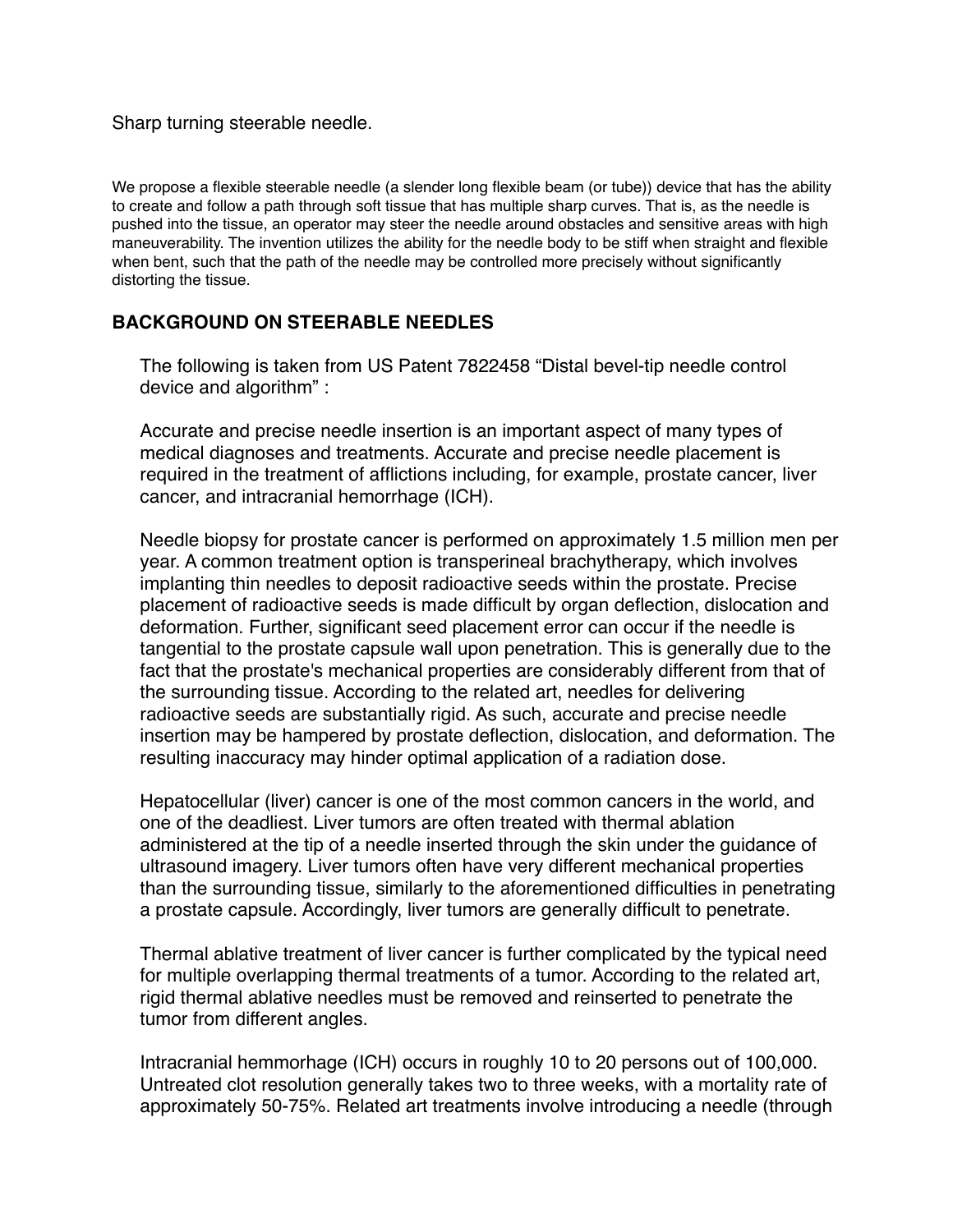a burr hole drilled in the skull) for injecting drugs. The burr hole is generally drilled by freehand. Depending on the surgeon's hand-eye coordination, the burr hole may be misplaced, thereby resulting in the needle path being off as much as 20-25 degrees. To compensate, the burr hole is generally made significantly larger than otherwise necessary, which can lead to technical and clinical complications. The larger burr hole is generally required because the needle is substantially rigid, and is not capable of being steered within the brain.

In all of the above cases, the needles are generally rigid and are typically inserted by hand. Any initial misplacement or misalignment of the needle requires that the needle be pushed through the tissue medium in such a way that the tissue medium is distorted. The mechanical properties of the tissue medium generally deflect the needle, complicating what is already an inaccurate and imprecise needle guiding approach. Further, any changes or anisotropy in tissue mechanical properties may deflect the needle in a manner that is unpredictable to the surgeon, exacerbating the problem of inaccurate and imprecise needle targeting.

Accordingly, there is a need for a steerable needle that may be used for diagnostic and treatment purposes, wherein the needle may be steered through tissues of varying mechanical properties substantially without distorting the tissue medium. In the exemplary case of prostate cancer treatment, there is a need for a needle that may be steered to an optimal prostate capsule penetration angle. In the exemplary case of liver cancer treatment, there is a need for a needle that can apply multiple overlapping thermal ablations to a tumor without having to remove and reinsert the needle. In the exemplary case of ICH treatment, there is a need for a needle that may be steered through brain tissue medium to accurately and precisely target a clot while compensating for inaccurate burr hole placement.

Steerable needle technology has the potential to change the way many surgeries are performed. The post operative procedures after needle based surgery consists of simply applying a bandaid. Even "minimally invasive" laparoscopic surgeries with small ports still need to have the ports stitched closed. Currently straight needles are in common use to do this, but only in areas accessible by straight lines which limits them to places that are not blocked by important organs or bones. Fixed curved needles are also in use today, where a curved needle is used where simple geometry dictates its use (e.g. avoiding one sensitive region or obstacle). Steerable needles could drive around multiple sensitive areas and obstacles or be adjusted in real time as the operation proceeds.

In addition, there is the potential for a wider variety of capabilities. Since the needle is steerable, one could imagine catheter-like operations (e.g. transurethral resections of the prostate (TURP)) that include but the removal of tissue. The curvature based system has been exploring uses for brain clot reduction. [Burgner, 2013] and intracranial hemorrhage. One could also imagine tasks using multiple needles such as sewing operations, though this is further out.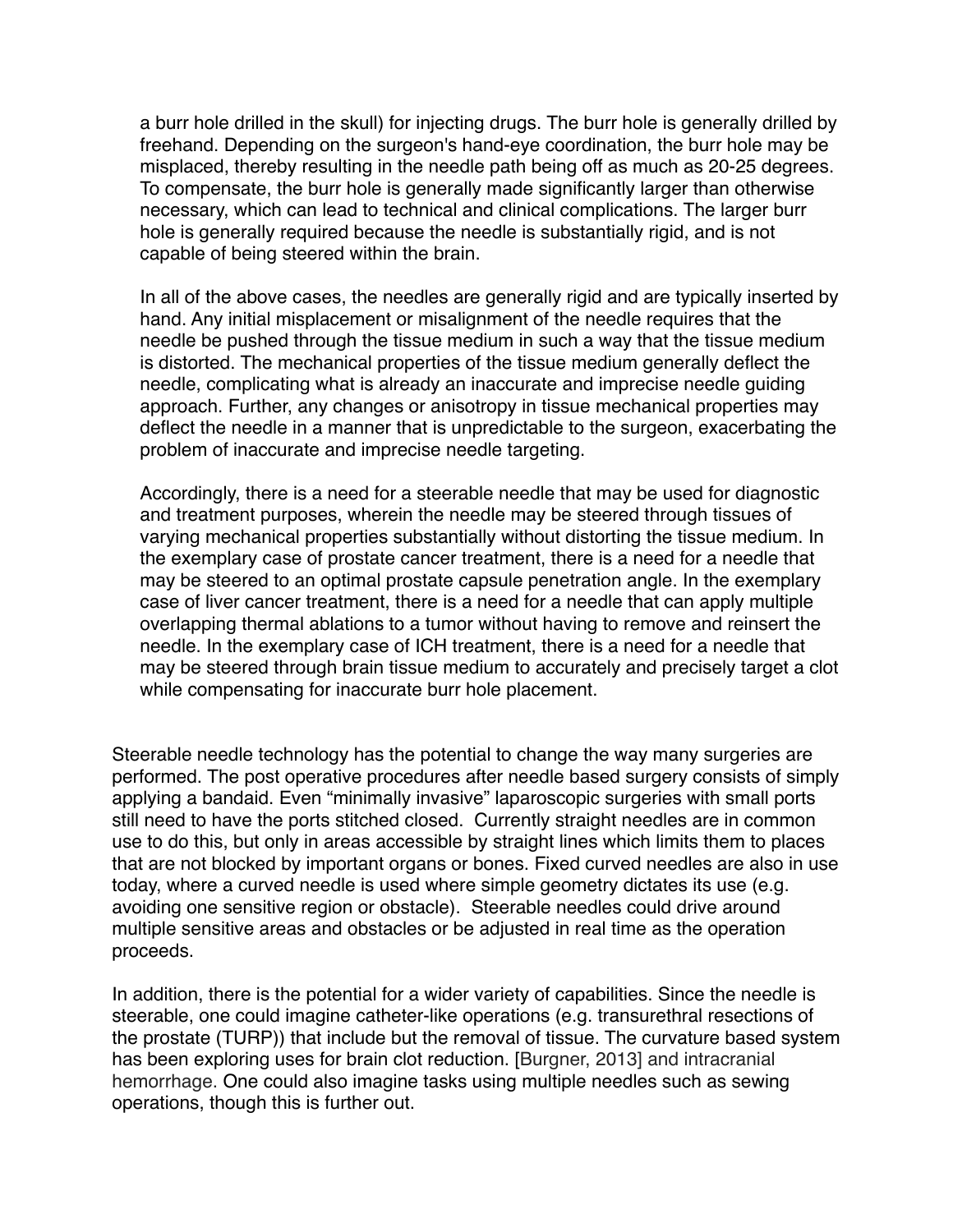Radio Frequency Ablation (RFA) is used to do a variety of things. One of them is the treatment of cancerous tumors including liver, kidney, adrenal gland, bone, lung and breast as well as soft tissue debulking and pain palliation [Friedman 2004]. RFA for cancerous tumors in the liver has been extensively used. Traditional methods are usually limited to tumors smaller than 5cm as more than that would require many (more than a dozen) needle insertions. There are several commercial devices which deploy an array of tines to ablate a larger spherical volume (5cm). The Boston Scientific RF 3000 deploys a set of about 10 tines that curve out like an umbrella. The RITA Medical system Starburst XL has 9 tines the fan out like a christmas tree. A needle that can achieve an arbitrary path can effect a volume of arbitrary shape and size by moving the RFA transducer along the path over time.

Steerable needles have been receiving a lot of attention from the research community due to the promises listed above. A search for "steerable needle" on Google Scholar returns over 500 papers since 2000. A patent search for "steerable needle" returns 244 since 1990. Some of the more promising work includes flexible needles with asymmetric (bevel-tip) devices [US 7822458]. They can create curving paths where the bevel tip causes the path of the needle to curve as it penetrates the tissue; and straight paths in tissue (by twisting while translating the bevel tip to form a helical path), but these paths are limited to those with large curvatures (typically many inches in minimum turning radius) that will vary in shape depending on the stiffness of the tissue. The record for tightest curve as of 2011 experimentally achieved was a radius of 1.5cm in artificial tissue and 3.4cm in liver [Majewicz 2010]. The proposed invention should be able to achieve an order of magnitude improvement.

The stiffness in the flexible needle needs to be strong enough to penetrate the tissue without buckling yet flexible enough and so it will curve in the tissue (ideally with small radius). In actual use, the flexible needle approaches (e.g. asymmetric (bevel-tip) devices) need to adjust a variety of properties to adjust for the tissue stiffness including the stiffness of the needle, the angle of any bevel, the angle of any prebend (kink or curve bias) [Swaney 2013]. This can be problematic as typically a needle must penetrate a variety of tissues which will often vary especially if it is a tumorous.

A survey paper [Reed 2011] summarizes many years of research in steerable needles using asymmetric-tip needles and concludes with four areas of development required to achieve application in the real world. They are:

1) mechanics-based modeling - understanding the needle / tissue interaction is important for asymmetric tip needles,

2) planning in 3D with uncertainty - though there are useful applications in 2D in-plane motion.

3) human in the loop control - surgeons prefer systems that they can control in real time and are typically better than automatically guided robotic systems

4) minimizing radius of curvature - for better control and wider variety of paths/obstacle avoidance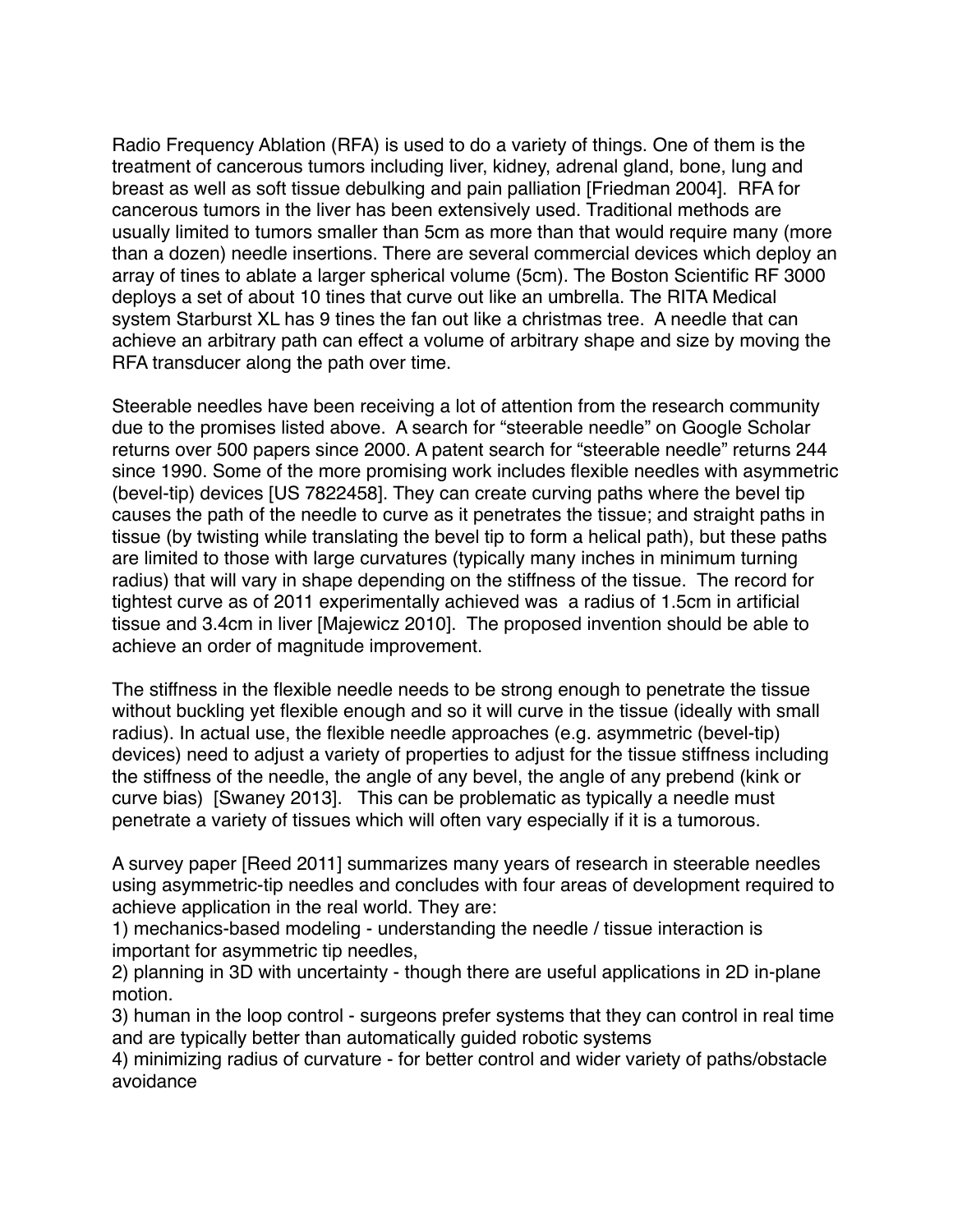The first and last issues are a result of the stiffness trade-off. The needle must be strong enough to penetrate the tissue and maintain good control of where it goes, but must be flexible enough to have tight turning radius (item 4). In addition, a higher stiffness will distort the tissue as the needles path is traversed which requires a better needle/tissue model (item 1). The ideal needle will be very stiff when it needs to penetrate and very flexible when it needs to bend.

# **PROPOSED INVENTION**

Our device can have sharp turns with a turning radius in the range of millimeters. This will enable paths not possible with previous methods which were highly constrained to simple large curves. In addition, the bends in the needle have negligible strain energy, so there is little stress put on the tissue to maintain the shape in the tissue (little tissue distortion) in contrast to the bevel-tip needles. Because of this, the device will have more precise control through tissues with varying stiffness (as one would find in actual surgeries) without strongly effecting the path of the needle. Whereas the other prior art ideally requires knowledge and modeling of the tissue stiffnesses to achieve similar precision (which not only could change between modeling and operation time, but as in muscles can be changed dynamically), this shape of the path of the proposed device will be less prone to errors making it more accurate in placement.

The primary innovation comes from using a curved spring form flattened beam (also known as a tape spring as commonly found in metal tape measures) as the shaft of the needle. This partial tube maintains axial stiffness when straight, but can controllably be buckled at the head of the needle. Nominally the beam is straight and acts as a straight needle would. However, when a bend is desired, the tip of the needle initiates a bend. Once a turn is initiated with a bend, that bend in the beam must traverse along the beam as the needle progresses into the tissue. Once a bend is in the band, it takes nearly zero energy to propagate that bend down the band. The strain energy required to bend a straight portion an incremental distance down the band is recovered in the strain energy of the curved part that is straightening.

Nominally the bends introduced in the band can only occur along one plane. That is the needle's curving path can only reach points on a 2D plane. For full 3D arbitrary positioning, we can rotate this 2D plane by adding a mechanism to introduce a screwlike twist in the head. In this manner the bending 2D plane can controllably rotate along the longitudinal axis of the needle allowing arbitrary 3D positioning. This twist rate will be relatively slow requiring some distance to rotate and this twist does create reaction forces in the tissue to maintain the twist shape.

The invention includes four parts, the needle shaft (comprised of a tape-spring), a steering head, a base and a transmission such as control wire(s). The needle shaft has been explained above and contains the primary mechanism by which the needle path can be stiff in straight portions and flexible in bent portions. The steering head leads the path (the distal portion of needle) and induces bends in the path and controls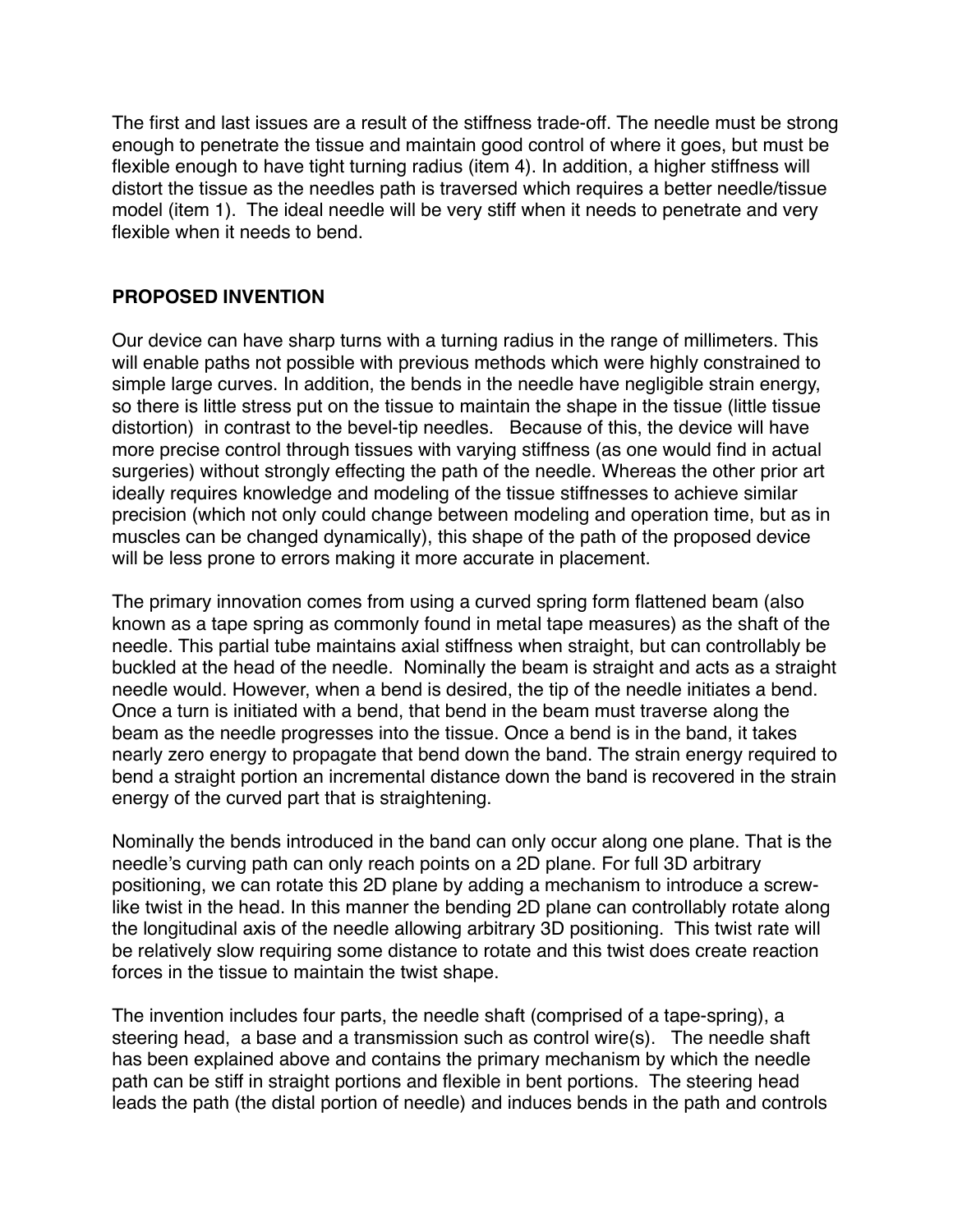the direction of the needle as commanded by a user (e.g. a surgeon). The base is at the proximal portion of the needle outside the body and is the interface with the user (surgeon). The transmission transmits forces and torques from the base to the steering head.



Figure 1: steering head on curved tape spring needle body with inner tape spring as control transmission.



Figure 2: needle body buckled inward (transmission not shown) a) initiated bend. b) bend translated down needle body as needle insertion progresses

For 2D planar motions, a steering head can be a symmetric stylet as seen in Figure 1. When inserted into tissue, the steering head in the nominal position will lead to straight paths. Pulling on a control wire relative to the tape spring will cause a moment at the steering head bending the tape spring locally as in Figure 2a. As the needle continues its insertion, the currently bent portion will straighten leaving that bend in the path (Figure 2b). Note the work required to induce this bend is input from a user (e.g. surgeon) outside the tissue and transmitted to the head. Advantageously, the supplied forces to apply this moment can be arbitrarily large - where as the bevel tip methods rely on tissue interaction forces for turns. The proposed control mechanism is similar to US20120136381A1, and the Morrison Steerable Needle from AprioMed. Similarly, pushing a stiff control wire can cause a moment in the opposite sense to induce a bend in the tape spring in the other direction (Figure 3). The wires could be replaced with flexible tube, rod or a second tape spring (Fig 3a-b) that could be stiff enough to push on as well as have the same buckling attributes.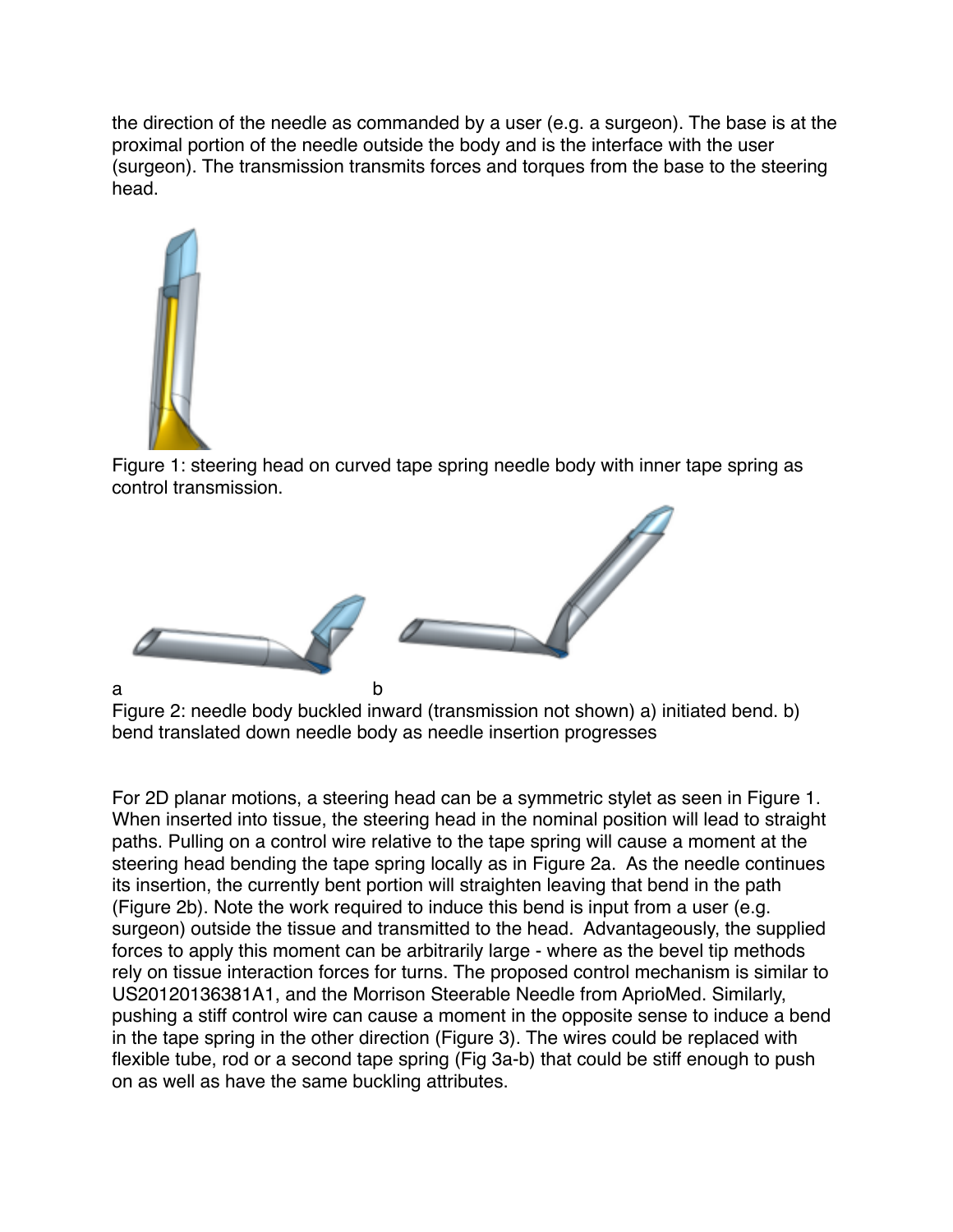



If stiff wires rods or tubes are not viable for pushing, a bias in the tape spring can be included in the needle shaft so that the nominal rest-position of the spring is bent away from the cable. Then only pulling on the control wire with different magnitudes is required to obtain straight paths or turning in either direction.

Yet another method is to use a transmission that does not create axial tension/ compression (pushing or pulling) and instead transmits forces/torques by twisting. An example of this is to incorporate a threaded shaft interface at the steering head where the transmission twists axially to rotate the threaded shaft (without inducing twist in the needle body). The threaded shaft translation then induces similar bending at the steering head.



Figure 4: Two tape spring elements back to back attached together only at the tip.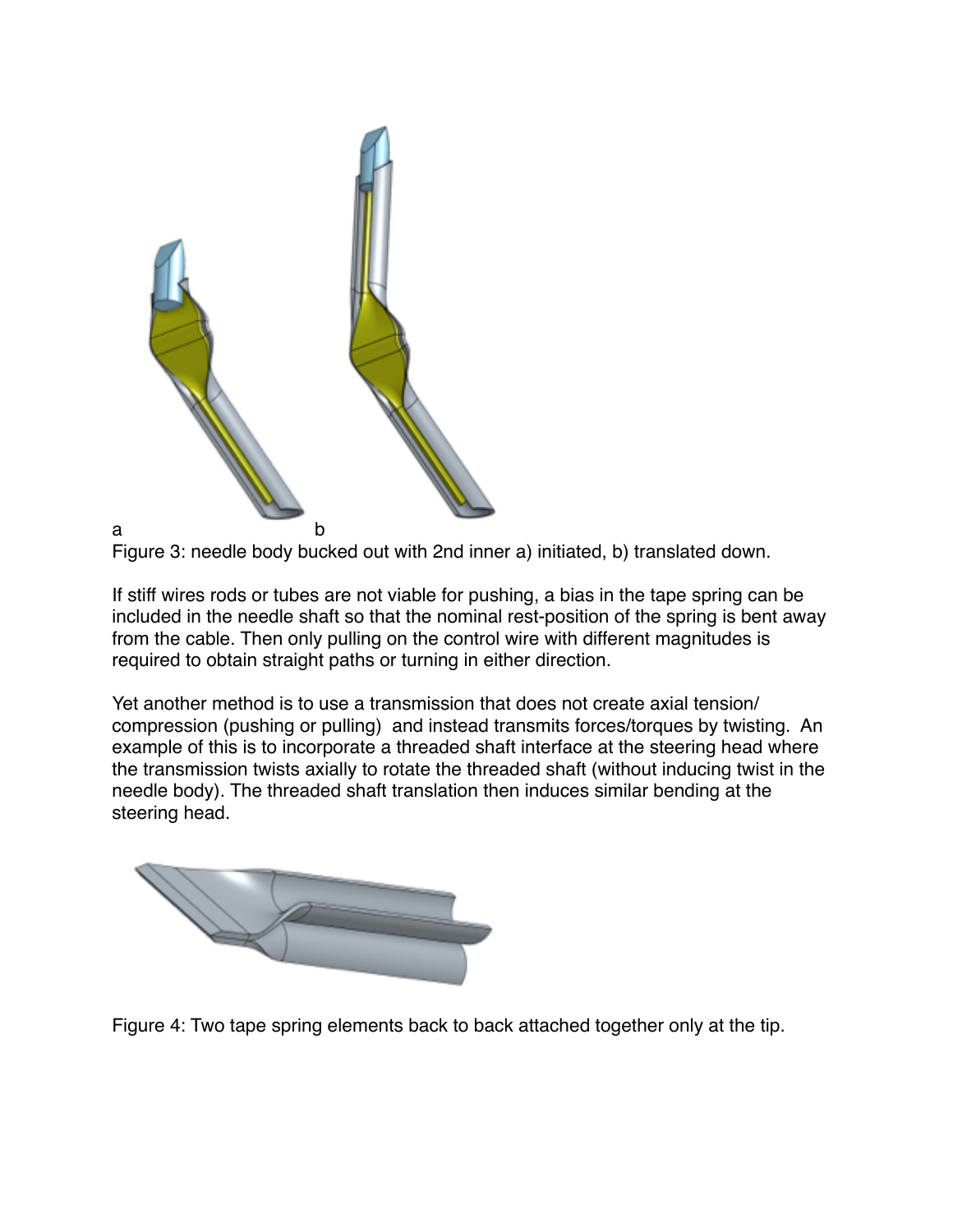Alternatively, Figure 4 shows two similar tape spring elements lined up back to back attached at the steering tip. The steering head consists of the two ends flattened and joined at a sharpened tip. Steering occurs by pushing differentially on the two halves. As one skilled in the art can appreciate, one of the two halves could be flipped the other direction resulting in a closed tube with two split halves attached only at the tip through a steering head.



Figure 5: a) two cable transmission also b) enabling screw-like twist

For straight paths, pulling or pushing on the transmission can occur even if the needle shaft is an open beam (not a closed tube). However, if the path has curves in it, pulling on the transmission with an open beam needle shaft may cause the transmission to separate from the needle shaft (e.g. a control wire at a bend will cut the corner) this will result in loss of control at the steering head and more damage to the tissue. There are several ways to mitigate this. One is to use a flattened tube as the beam and have the transmission contained inside the tube. Another is to add edge features to the beam that constrain the transmission geometry in a curved path which can be achieved with a transmission that is constrained upon and rides upon the edge feature as in Figure 5. Note this is different than the bevel-tip which is twisted at the base and those flexible needles are torsionally stiff. In this case, the needle shaft is not torsionally stiff. The torsional stiffness affects how far the needle must travel for the bending plane to twist a given amount.

Advantageously, the base can be hand held and controlled by a user (e.g. surgeon) as the control can be made intuitive (as in the Morrison Steerable Needle and unlike the bevel-tip devices). This does not preclude the use of robotic motorized control of the device either.

For various applications, a flexible tube may ride in the middle of the needle shaft to deliver medications, or radioactive seeds, or to remove material, such as liquids or for biopsies or other applications. The transfer of material to or from the base and the end can be considered a payload. This payload can be carried at or near the tip of the needle or can be transferred there after the needle has reached a target site by another medium guided by the needle path or can use the path through the tissue created by the needle (after the needle has been removed). The needle can have a hollow portion as part of the band through which the payload may be delivered.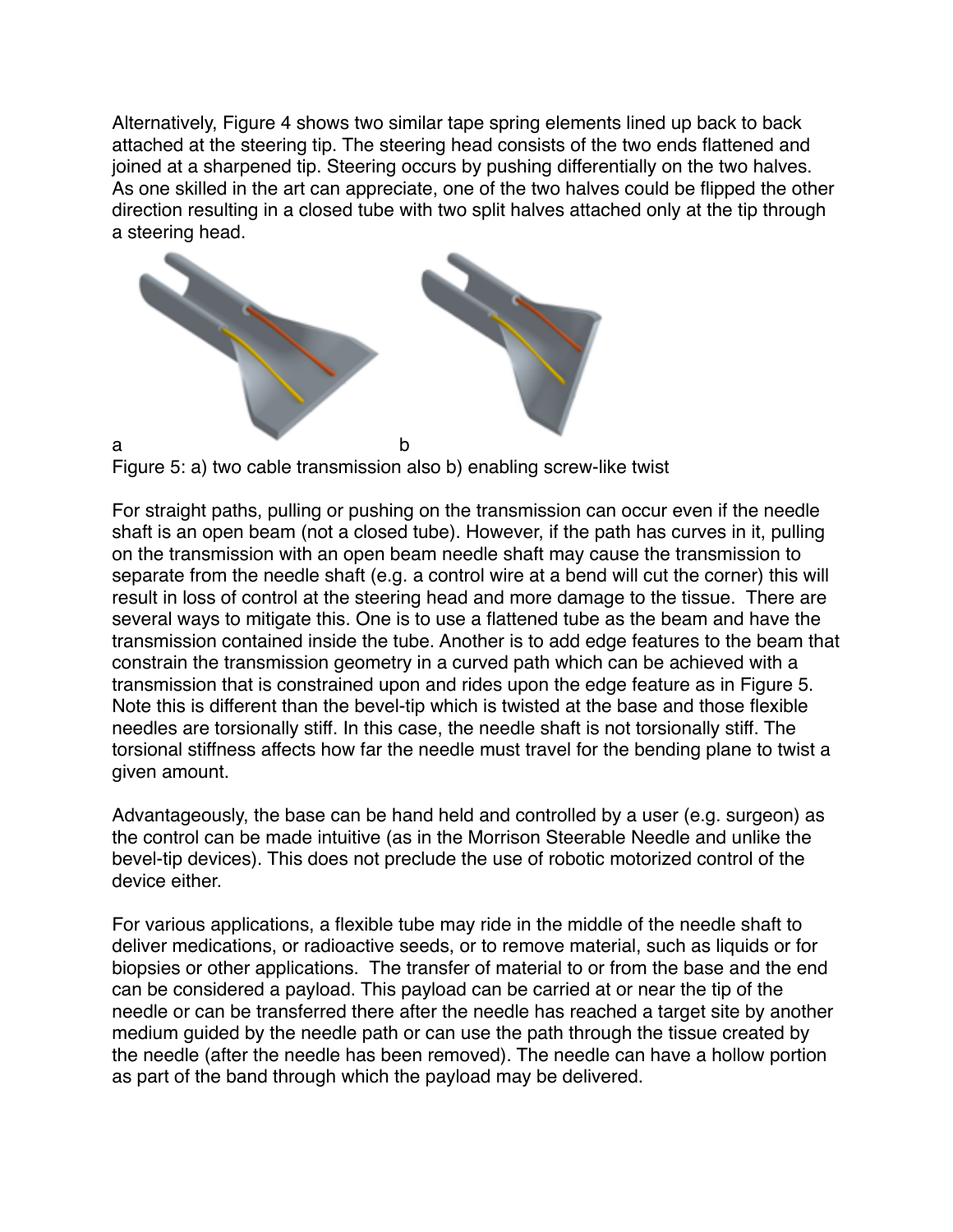### **Prior art:**

This section on prior art is primarily a published article that is used as a "sample prior art review" that happens to cover many of the basic topics of this invention. The focus of the search is on steerable needles, though their invention was with respect to haptic feedback control. Those elements have been omitted but the rest is included.

*Steerable medical devices can be broken down into two categories: steerable needles and steerable catheters (e.g. urethrascope). In medicine, percutaneous pertains to any medical procedure where access to inner organs or other tissue is done via a needle-puncture of the skin as opposed to an approach where surgery is performed to expose the inner organs or tissue. Percutaneous procedures can be further divided into two categories* 

 *1. Rigid needle insertion – where a "rigid" needle is inserted through the skin and subcutaneous soft tissue to a location inside the body.* 

 *2. Catheter procedures – where a wire is placed into a blood vessel that is used as a channel to guide a tool on the tip of the catheter to a point inside the body.* 

*As can be seen from the table below, there is a clear distinction between percutaneous catheter and needle based procedures. In particular, catheters are generally an order of magnitude larger in size than the needles. Further, catheters are typically inserted into either fluid or open space inside the body and thus their distal tip can be manipulated with minimal resistance. Needles inserted percutaneously are typically used to target lesions in soft-tissue for biopsy or ablation. Current needles are designed to be inserted directly to a target and redirection when inside the body is limited due to the resistance of the tissue.* 

*Table I – Catheter and Needle based procedures*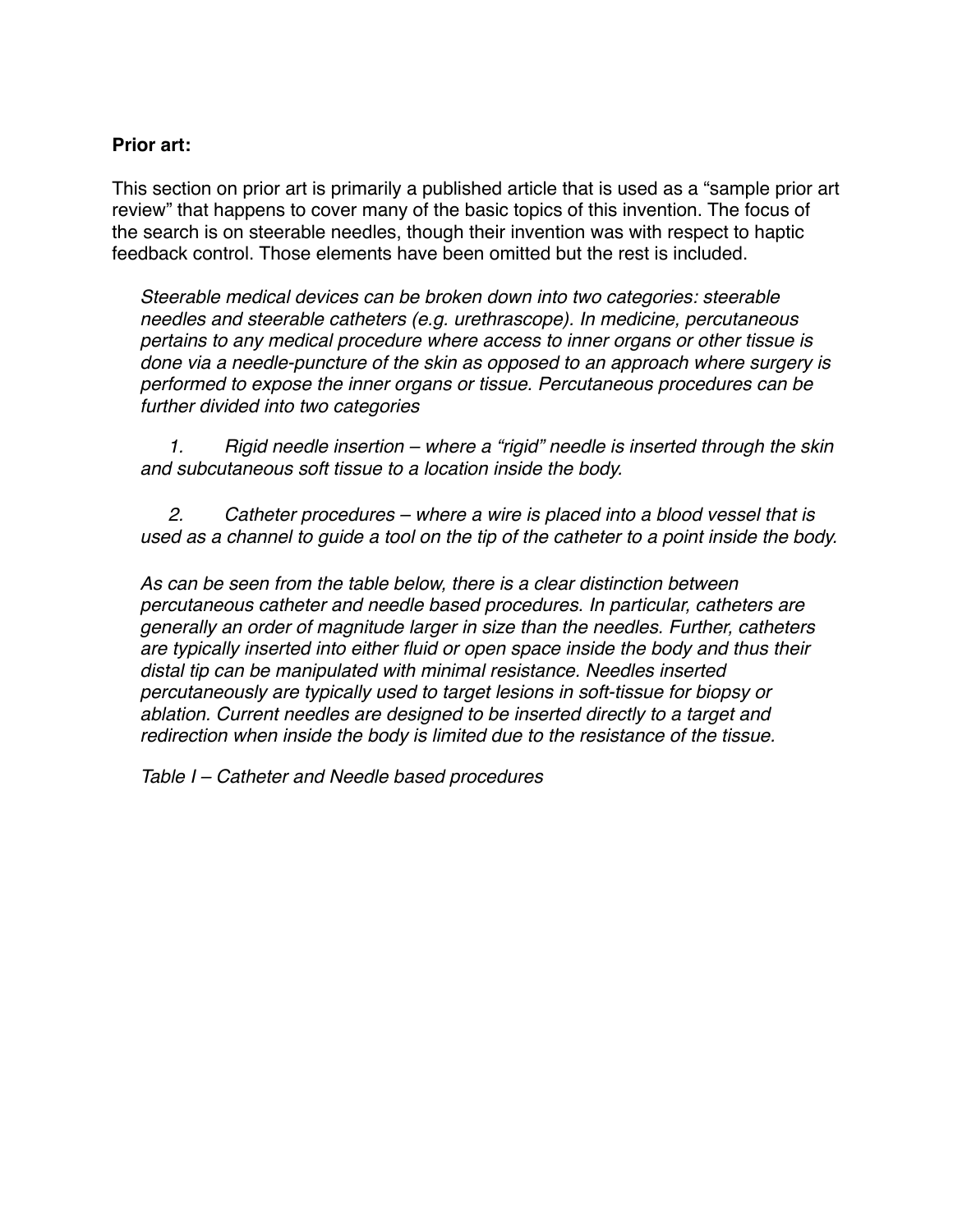|              | Catheters                                                            | Needles.                               |
|--------------|----------------------------------------------------------------------|----------------------------------------|
| Scale/Size   | 3 - 10 mm in diameter                                                | $0.5 - 3.0$ mm in diameter             |
| Length       | $50 - 200$ cm                                                        | $5 - 10$ cm                            |
| Medium       | Fluid/air                                                            | Soft-tissue/bone                       |
| Applications | Vascular examination, cardiac, urinary etc.                          | Lung/Kidney/Liver biopsy/<br>ablations |
| Design       | Flexible segments that can be steered with<br>cables attached to tip | Single metal cylinder or rod           |
| Guidance     | Fluoroscopy, ultrasound                                              | CT, fluoroscopy, ultrasound            |
| Steering     | <b>YES</b>                                                           | N <sub>O</sub>                         |

*While both are capable of distal tip steering, catheter pass through channels within the body, and therefore are designed to steer in free space or fluid-filled conduits. Steerable needles, on the other hand, are designed to maneuver through tissue. To alter direction, steerable elements must be pre-curved when retracted and deployed along a curved path into tissue or an organ or else use the reaction forces at the tip of the needle for steering.* 

*Another difference between steerable needles and catheter besides size is the attainable radius of curvature. Although cannula have much larger diameters, mechanisms can be more sophisticated that enable sharper curvatures (e.g. 1cm) where as steerable needles have limited flexibility. In order to maintain enough stiffness to move into the flesh in a controlled fashion, the needles must maintain a minimum stiffness.* 

*Currently, physicians attempt to steer standard needles by bending the part of the needle that is partially or fully outside the body so that it takes a curved trajectory when inserted. They also exploit the asymmetric bevel tip to cause the needle to deflect to one side. Patents US 5938635 and US 2004/0133168 highlight ways of steering within tissue using concentric pre-bent needles and "airfoil" needle shapes. These designs make use of specialized cutting surfaces to direct the orientation of a medical device. The mechanisms in US 2007/0167868 and US 5318528 show two strategies for changing the orientation and curvature of tissue harvesting and surgical devices in free space. The mechanisms in US 5792110, US 6,592,559B1, US 6,572,593 show devices that use concentric compliant cylinders to change the orientation of the tip of a needle.* 

*Distal tip manipulation is achieved with a variety of strategies: bending the cannula with a pre-bent stylet, deploying a pre-bent stylet from a straight rigid cannula, and bending a stylet with a feature in the cannula lumen. Samples of three steerable needles in use on the market today are the COOK Pakter Curved Needle Set & the COOK Osteo-Site Bone Access Products, US 6,592,559 B1 and the PneumRx*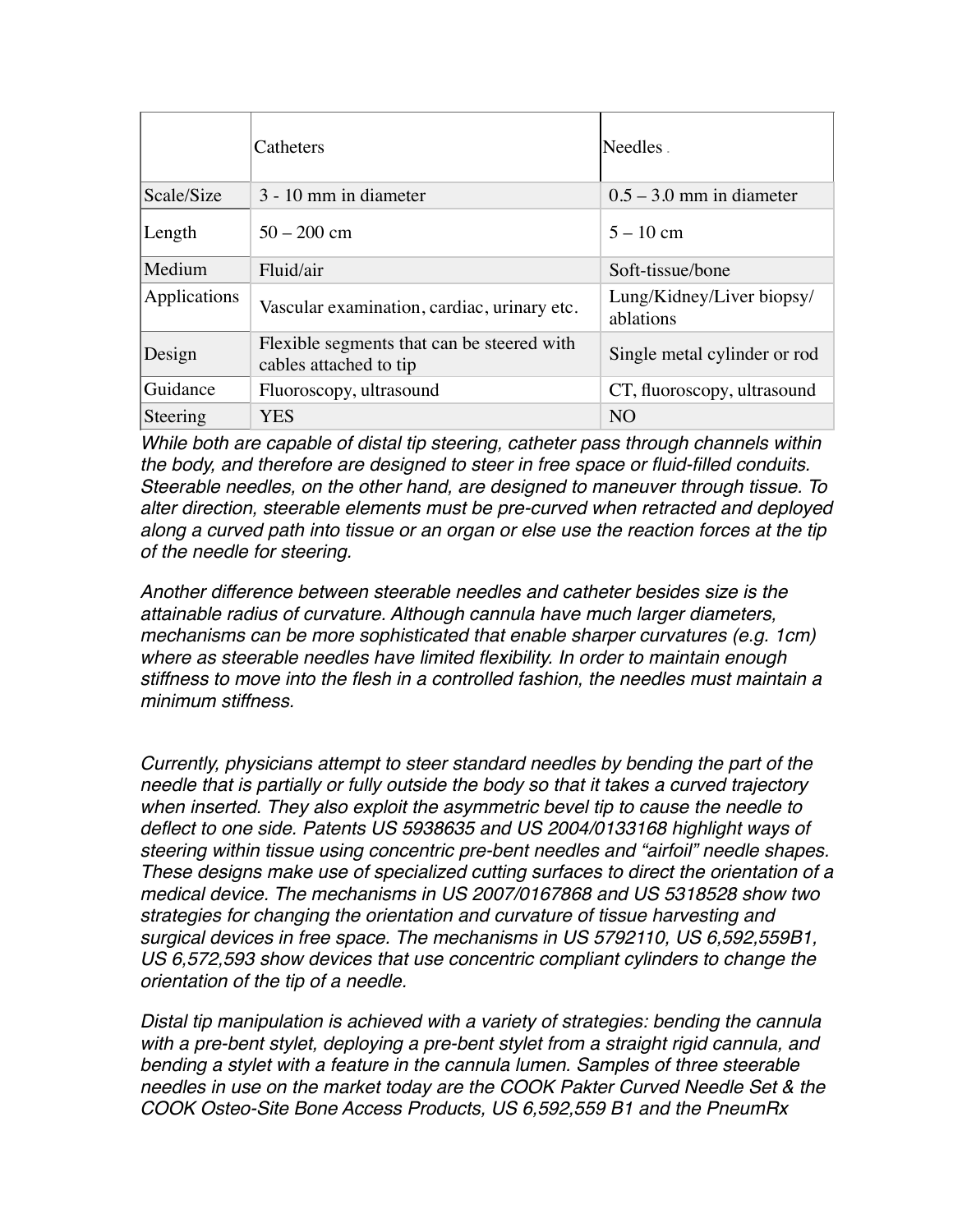*Seeker Biopsy Needle US 2006/0167416. The Pakter and Osteo-Site products both employ pre- bent needles in concentric rigid cannulae. The Pakter and Osteo-Site products implement distal-tip needle steering to access the center of damaged vertebrae and spinal disks. The Seeker needle mechanism US 2006/0167416 A1 consists of a pivoting handle on the proximal end of the needle that is attached to its distal tip via four small steel bands. The radiologist can cause the needle to take a curved shape by manipulating the handle or joystick with his/her thumb. However, this device lacks accurate controllability; in particular, when it is already partially inserted into the body. Further, there is no locking mechanism to hold a particular curvature.* 

# *[…]*

*Salcudean et al. US 2004/0133168 developed a robotic device that enables multiple needle curvatures to be achieved by employing a stylet that is longer than the cannula so that up to 2 cm of the stylet tip (with a mild curve) can be selectively exposed. The extended curve essentially acts as an adjustable bevel on the tip of the needle. Motors provide actuation for the rotation and extension of the stylet with respect to the cannula. The steering direction is selected by rotating the stylet and the steering rate is selected by extending the stylet and exposing the curve. By withdrawing the stylet, the stiffer cannula straightens out the curve and the needle becomes approximately straight. A miniature two-axis analog joystick is mounted on the shaft of the device facing opposite the insertion direction so that the physician can firmly hold the device in his or their palm and manipulate the joystick with the thumb. This system also requires a thin flexible needle that can bend so that the entire shaft can follow behind the steering tip and although the hand held device improves the controllability, it would be difficult for a physician to hold for a long period of time.* 

*There are fundamental problems with the needle steering strategies that have been developed to date; in particular, relying on knowledge of the material properties has obvious limitations. Material properties will be inhomogeneous, vary with patients as well as across tissue layers. Many of the research projects offer the potential for steering around anatomic structures; however, a major problem is that once the needle tip is placed at the desired point, it cannot be easily repositioned to a near by*  point. Instead of steering the entire needle length, another approach is to insert the *needle along a straight trajectory and then have a mechanism for repositioning the distal tip of the needle. Such a mechanism would be useful for targeting multiple points in a volume or for directing the needle tip around obstacles when a straight line trajectory can not be taken.* 

#### *US5938635 - Biopsy needle with flared tip*

*An apparatus and method for performing percutaneous needle biopsies under direct visualization by medical imaging technologies is provided. The apparatus is a biopsy needle comprised of a shaft, a tip which is flared in dimension with respect to the diameter of the shaft, and a longitudinal bevel which is imposed on the tip. The*